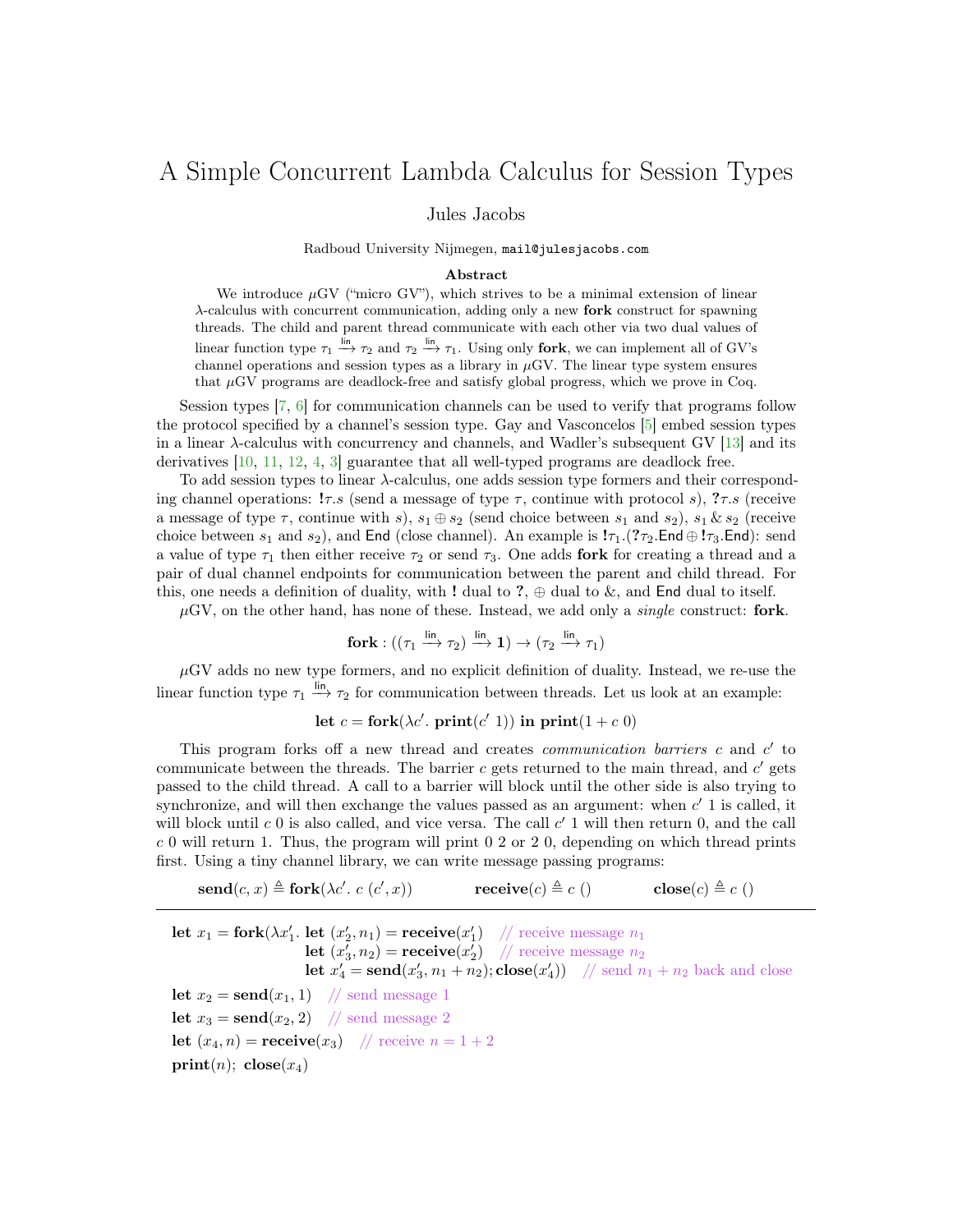$\mu$ GV expressions and types

<span id="page-1-0"></span>
$$
e \in \text{Expr} ::= x \mid () \mid (e, e) \mid \text{in}_{\mathbf{L}}(e) \mid \text{in}_{\mathbf{R}}(e) \mid \lambda x. e \mid e e \mid \text{fork}(e) \mid
$$
  
let  $(x_1, x_2) = e$  in  $e \mid \text{match } e$  with ... end  
 $\tau \in \text{Type} ::= 0 \mid 1 \mid \tau \times \tau \mid \tau + \tau \mid \tau \xrightarrow{\text{lin}} \tau \mid \tau \xrightarrow{\text{unr}} \tau \mid \mu x. \tau \mid x$ 

| Session types duality                                                   | Encoding session types in $\mu$ GV                                                                            |
|-------------------------------------------------------------------------|---------------------------------------------------------------------------------------------------------------|
| $\overline{\text{End}} \triangleq$ End                                  | End $\triangleq$ 1 $\stackrel{\text{lin}}{\longrightarrow}$ 1                                                 |
| $\overline{! \tau s} \triangleq ? \tau \overline{s}$                    | $! \tau . s \triangleq \overline{s} \times \tau \stackrel{\text{lin}}{\longrightarrow} 1$                     |
| $\overline{? \tau s} \triangleq 1 \tau \overline{s}$                    | $? \tau.s \triangleq 1 \stackrel{\text{lin}}{\longrightarrow} s \times \tau$                                  |
| $\overline{s_1 \oplus s_2} \triangleq \overline{s_1} \& \overline{s_2}$ | $s_1 \oplus s_2 \triangleq \overline{s_1} + \overline{s_2} \stackrel{\text{lin}}{\longrightarrow} \mathbf{1}$ |
| $\overline{s_1 \& s_2} \triangleq \overline{s_1} \oplus \overline{s_2}$ | $s_1 \& s_2 \triangleq 1 \stackrel{\text{lin}}{\longrightarrow} s_1 + s_2$                                    |
| <b>Channel operations</b>                                               | Encoding channel operations in $\mu$ GV                                                                       |
|                                                                         |                                                                                                               |
| fork : $(s \xrightarrow{\text{lin}} 1) \rightarrow \overline{s}$        | $fork(x) \triangleq fork(x)$                                                                                  |
| $close:$ End $\rightarrow 1$                                            | $\mathbf{close}(c) \triangleq c()$                                                                            |
| send : $!\tau.s \times \tau \rightarrow s$                              | $\mathbf{send}(c, x) \triangleq \mathbf{fork}(\lambda c'. c (c', x))$                                         |
| receive : $? \tau . s \rightarrow s \times \tau$                        | receive $(c) \triangleq c$ ()                                                                                 |
| tell <sub>L</sub> : $s_1 \oplus s_2 \rightarrow s_1$                    | $\text{tell}_L(c) \triangleq \text{fork}(\lambda c'. c \text{ in}_L(c'))$                                     |
| tell <sub>R</sub> : $s_1 \oplus s_2 \rightarrow s_2$                    | $\text{tell}_{\mathbf{R}}(c) \triangleq \text{fork}(\lambda c'. c \text{ in}_{\mathbf{R}}(c'))$               |

Figure 1: The  $\mu$ GV language (top), session types (left) and their encoding in  $\mu$ GV (right).

As in GV, our channels are used in functional style: each channel operation returns a new channel. This channel will have a new type, reflecting the step in the protocol. In fact, GV's session types (including choice) can be encoded in terms of  $\mu$ GV's types, so that our channel library can be given a statically session-typed interface (see Figure [1\)](#page-1-0). Recursive sessions can be encoded with recursive  $\mu$ GV types.

Like GV, all well-typed  $\mu$ GV programs are automatically *deallock free*, and therefore satisfy *global progress.* We prove this property in Coq. Because of  $\mu$ GV's simplicity, these proofs are simpler and shorter than previous (mechanized) proofs for deadlock freedom of session types [\[8\]](#page-2-9), even when counting the encoding of session types into  $\mu$ GV (1442 lines vs 2796 lines).

There have been other efforts for simpler systems, such as an encoding of session types into  $\pi$ -calculus types [\[2\]](#page-2-10), and *minimal session types* [\[1\]](#page-2-11), which decompose multi-step session types into single-step session types in a  $\pi$ -calculus (single-shot synchronization primitives have also been used in the implementation of a session-typed channel library for Haskell [\[9\]](#page-2-12)).

I hope that  $\mu$ GV shows that linear  $\lambda$ -calculus also provides a good substrate for a minimalist concurrent calculus, with communication primitives that capitalize on the fact that the quintessential linear  $\lambda$ -calculus type, the linear function type  $\tau_1 \stackrel{\text{lin}}{\rightarrow} \tau_2$ , is a *self-dual* connective.